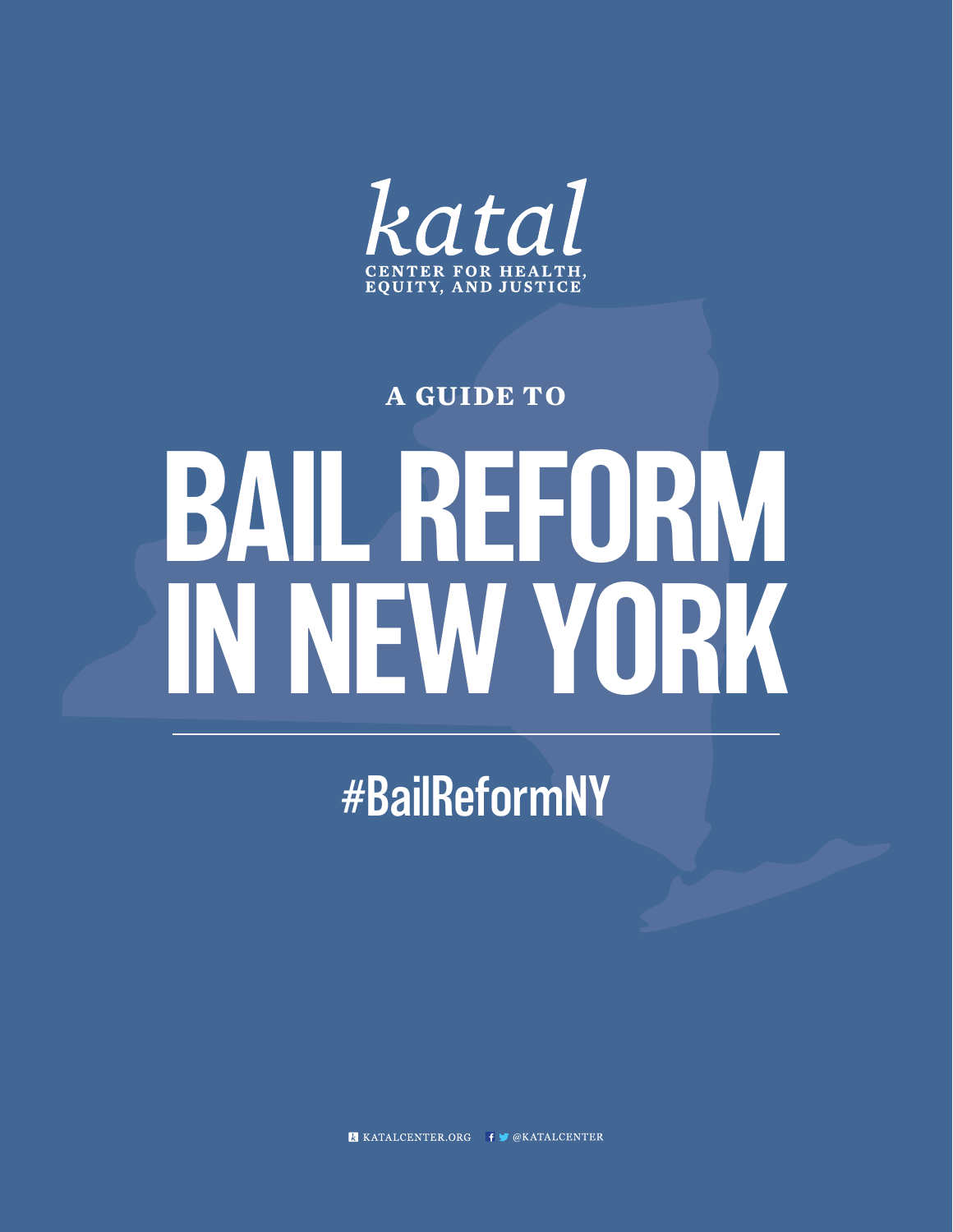©Katal Center for Health, Equity, and Justice 2018. All rights reserved.

Katal encourages the dissemination of content from this publication with the condition that reference is made to the source.

Suggested Citation Katal Center for Health, Equity, and Justice, *A Guide to Bail Reform in New York State* (New York: Katal, 2018).

To get involved in reforming bail practices in New York, please contact:

#### **Donna Hylton**

Director, Women & Girls Project dhylton@katalcenter.org

#### **Cedric Fulton**

Community Organizer cfulton@katalcenter.org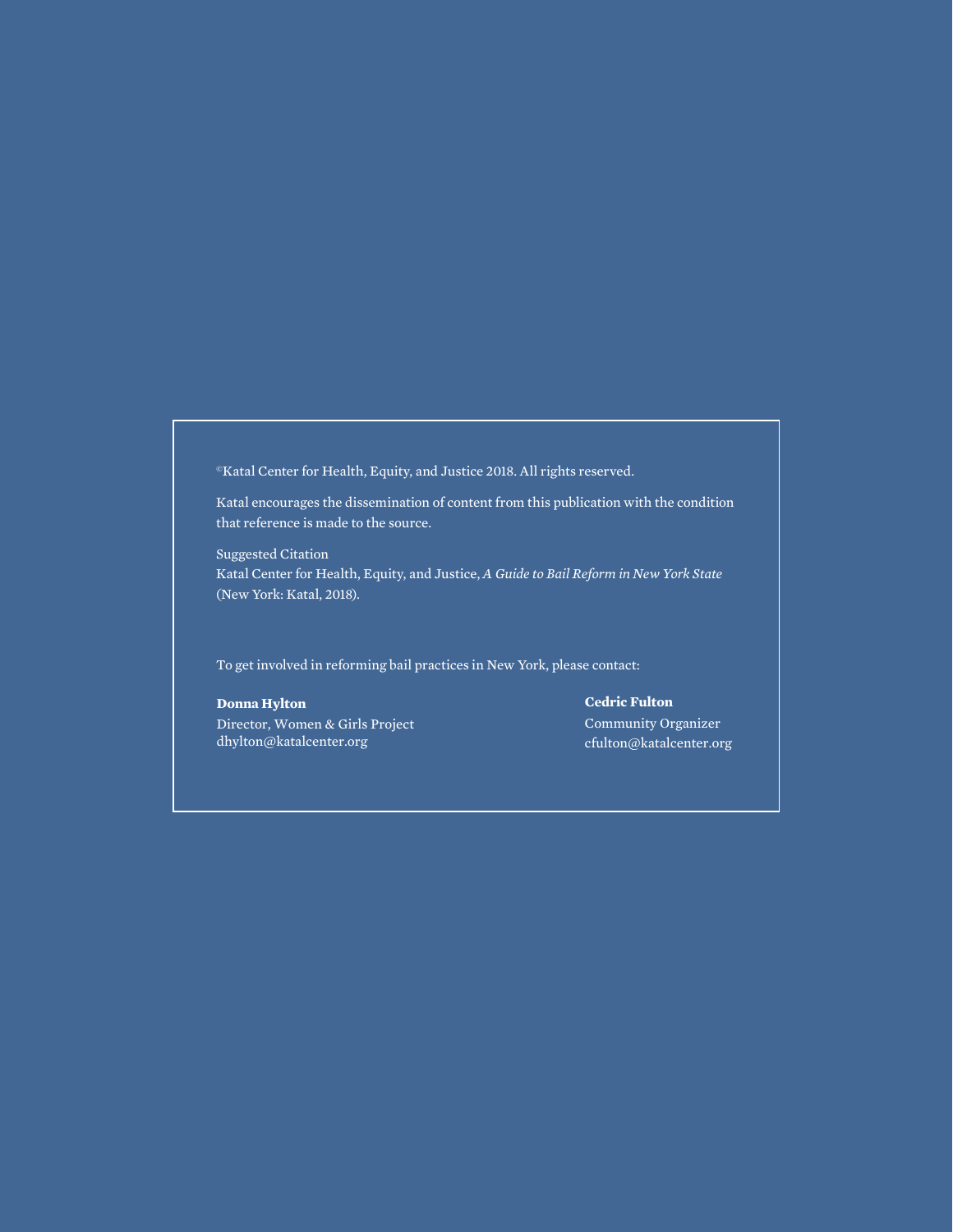#### **A Guide to Bail Reform in New York State**

**New Yorkers value justice, fairness, and equal opportunity. But our broken justice system undermines these values. On any given day in New York State, approximately 25,000 people are detained in local jails; nearly 70 percent of them —about 16,000 people—are in jail** *pretrial.*<sup>1</sup>  **This means they have not been convicted of a crime—they have only been** *charged* **with a crime, are presumed innocent, and are awaiting their day in court. Most are sitting in jail pretrial because they cannot afford to pay cash bail.**

#### **NO ONE SHOULD BE DETAINED IN JAIL SIMPLY BECAUSE THEY CANNOT AFFORD TO PURCHASE THEIR FREEDOM.**

**Community groups and advocates are pushing for reform of bail practices—and there is growing agreement among elected officials that reform is needed.**

**On January 16, 2019, New York Governor Andrew Cuomo put forth an Executive Budget, which included bills to reform bail and other pretrial practices across the state. The State Assembly has already passed a bail reform bill (sponsored by Assm. Walker) and a separate reform bill is pending in the State Senate (sponsored by Sen. Gianaris). While there are differences—some of which are significant—between the reform proposals issued by the Governor, State Assembly, and State Senate, there near universal agreement now that reform is urgently needed and that the time for reform is now.** 

**This guide is intended to help New Yorkers cut through the politics and rhetoric, understand current bail practices, and provide a standard by which to evaluate reform proposals to bail practices in New York.**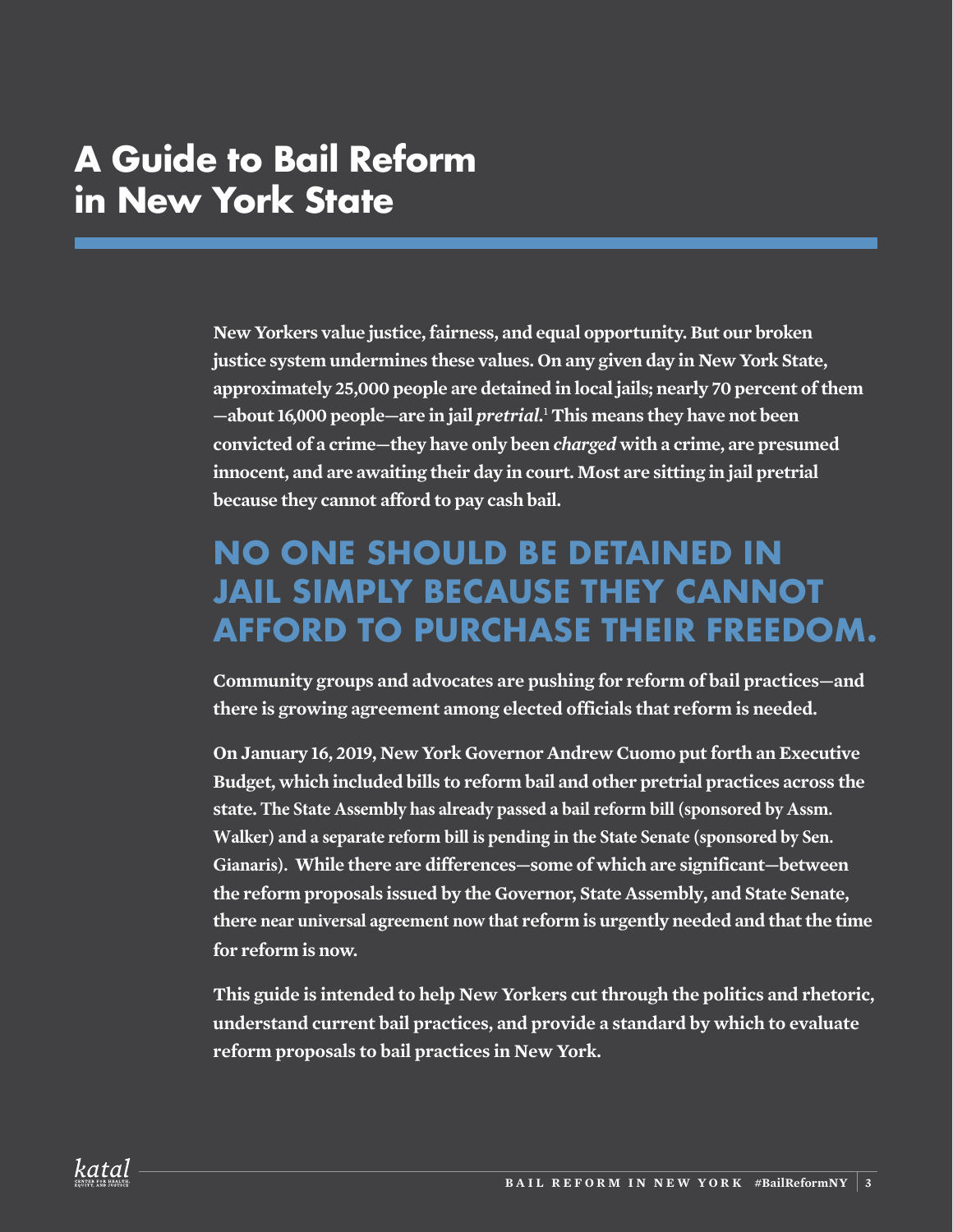#### **The Nine Key Principles Essential to Achieving Meaningful Bail Reform in New York:**

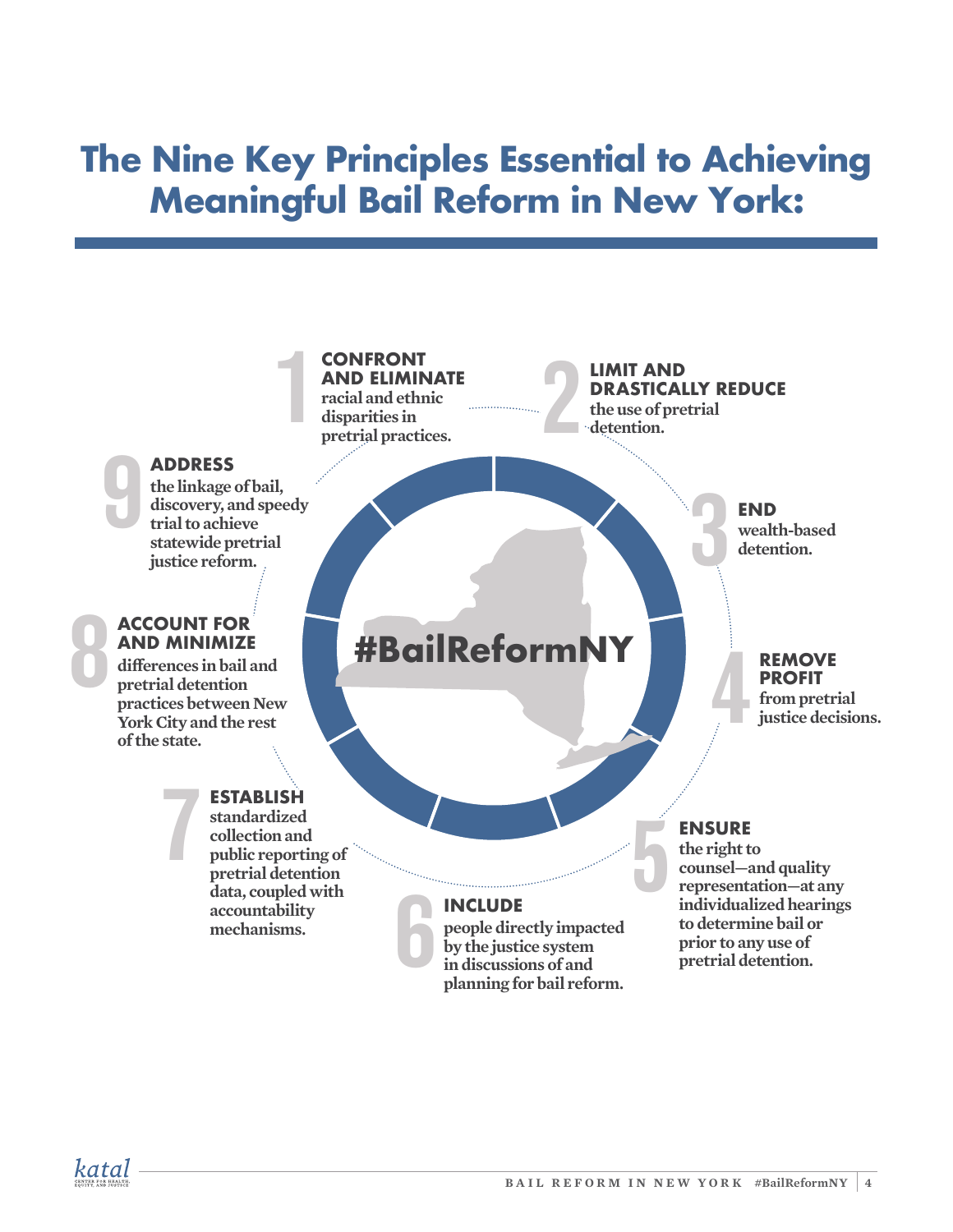## **CONFRONT AND ELIMI**<br> **Tacial and ethnic disparities in pre**<br>
Every stage of the criminal justice system is<br>
marked by systemic racial bias and disparitie<br>
Racial and ethnic disparities in policing<br>
practices mean that Bla **CONFRONT AND ELIMINATE racial and ethnic disparities in pretrial practices.**

marked by systemic racial bias and disparities. Racial and ethnic disparities in policing practices mean that Black and Latino people are more likely to be arrested than are white people for the exact same offenses.<sup>2</sup> After an arrest, Black and Latino people in New York City are more likely than white people to be taken into custody for low-level offenses.<sup>3</sup> A study of prosecutorial patterns in Manhattan also showed that Black and Latino people were subject to higher rates of pretrial detention and more punitive plea offers than similarly charged white people.<sup>4</sup>

In 2014, Black and Latino people made up approximately 63 percent of the state's jail population, despite representing only 34 percent of the total population statewide.<sup>5</sup> In New York City, the figures are also disturbingly disparate: Black and Latino people make up 90 percent of the city jail population but only slightly more than half of the overall population.<sup>6</sup>

Systemic racial bias in pretrial detention also negatively affects victims of violence and other crime. People of color—particularly Black women, LGBTQ people, young men, and immigrants—are among the groups most likely to experience and survive violence and least likely to receive support in the aftermath.<sup>7</sup> This means that many of the people detained pretrial are crime survivors, and that their detention is concurrent with their trauma and healing. Many people who are detained pretrial are likely to experience violence in the future. When that happens, their sense of the justice system's fairness and legitimacy may shape their decisions about whether or not to report violence and seek help for the harm they sustain.<sup>8</sup>

Bail reform must not exacerbate or replicate racial and ethnic disparities in the criminal justice system. It must not contribute to expanding undue surveillance and monitoring (known as "net widening") of marginalized communities. Successful reform requires an end to the over-criminalization, over-policing, and over-charging that drive disproportionate numbers of people of color into jails and prisons.

**Race and wealth should not be factors in our criminal justice system.**

–GOVERNOR ANDREW CUOMO State of the State Address, January 3, 2018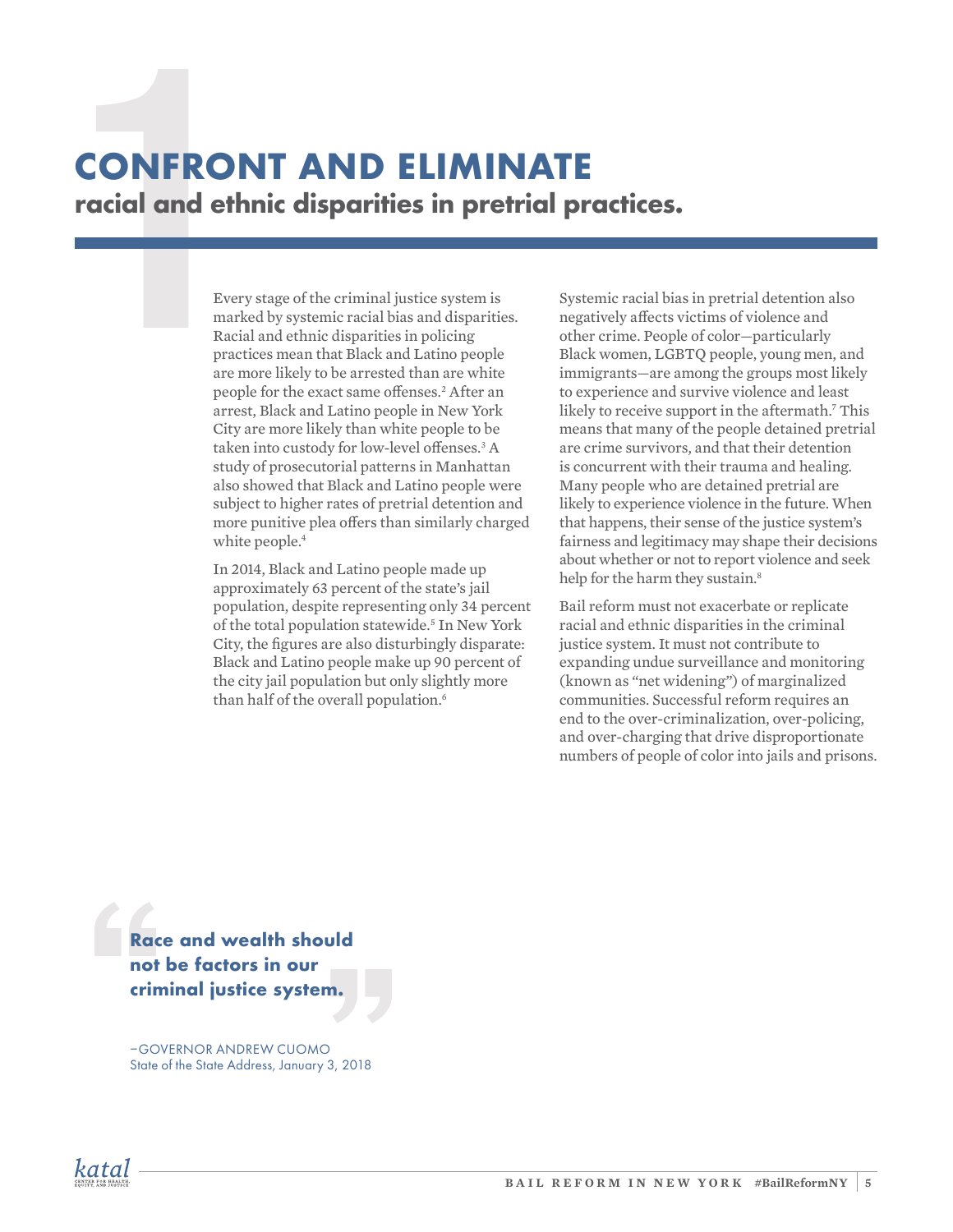#### **Concerns About the Use of Risk Assessment Instruments in Pretrial Detention**

Risk assessment instruments (RAIs) are tools used to predict the *probability* of a particular outcome: whether police will re-arrest someone at a later date, or whether a person will be able to make it to court. In New York, thr existing statute in place allows for RAIs based on a "risk of flight." It does not allow for the so-called "dangerousness" model used in other states. In fact, the legislature specifically considered and rejected adding dangerousness to New York's bail statute when it was drafted in the early 1970s, based largely on concerns that such determinations would be too speculative and would disproportionately impact low-income communities of color.9 These early concerns have been shown to be valid; not only have racial disparities persisted in New Jersey, which recently adopted these instruments,<sup>10</sup> but recent research has shown that popular tools had no effect on reducing racial disparities in pretrial detention.<sup>11</sup> Several studies demonstrate that many of these tools label Black and Latino people disproportionately as "high risk" in comparison to whites, even when people pose little to no risk of being re-arrested.<sup>12</sup> There is growing concern that RAIs used to assess the risk of re-arrest or committing future crime (the "dangerousness" model) may reinforce the disproportionate incarceration of poor people and people of color. Tools that do so have the potential to further entrench and legitimize discriminatory practices in the criminal justice system, especially if used pretrial, when a person is presumed to be innocent.

What's more, risk assessment instruments are not guaranteed to reduce pretrial detention populations. A study by Professor Megan Stevenson of the Antonin Scalia Law School at George Mason University found that Kentucky's adoption of a new dangerousness-based RAI "had negligible effects on the overall release rate, [failure to appear] rate, [and] pretrial rearrest rate."13 A separate report found that in Lucas County, Ohio, pretrial detention rates *increased* and the rate at which people

pleaded guilty at first appearance *doubled* since implementing a dangerousness RAI.<sup>14</sup>

RAIs that do not consider dangerousness are now in use in New York State. For the past 40 years, the New York City Criminal Justice Agency has been administering an RAI that makes release and detention recommendations according to whether a person will make it to future court appearances.15 This approach preserves the presumption of innocence guaranteed by the Constitution—and also makes practical sense: one 2012 study showed that only 1.9 percent of people who are released pretrial in the United States were re-arrested for a violent felony.16

The use of RAIs should continue to be limited in New York State and continue to exclusively evaluate the likelihood of future appearances. This approach respects the presumption of innocence, while ensuring judges retain the authority to make individualized bail determinations. Further, it ensures courts can prioritize and fund meeting the needs of people accused of crimes, many of whom frequently cannot make it to court because they lack basic childcare or reliable transportation. Where these tools are currently in use in New York—as with the CJA tool—there should be an explicit objective of reducing racial and ethnic disparities in pretrial detention and decreasing such detention overall. They should be evaluated according to these metrics by an independent third-party agency and not by the entity that developed the tool. Use of these tools must be immediately discontinued if, after a test period, they do not reduce racial disparities. RAIs do not guarantee that pretrial detention decisions will be more objective, and should never be a substitute for robust evidentiary hearings that permit the judge to scrutinize the evidence and allegations against the accused. These types of due process protections can contribute to addressing and eliminating the disproportionate representation of Black and Latino people in pretrial detention populations.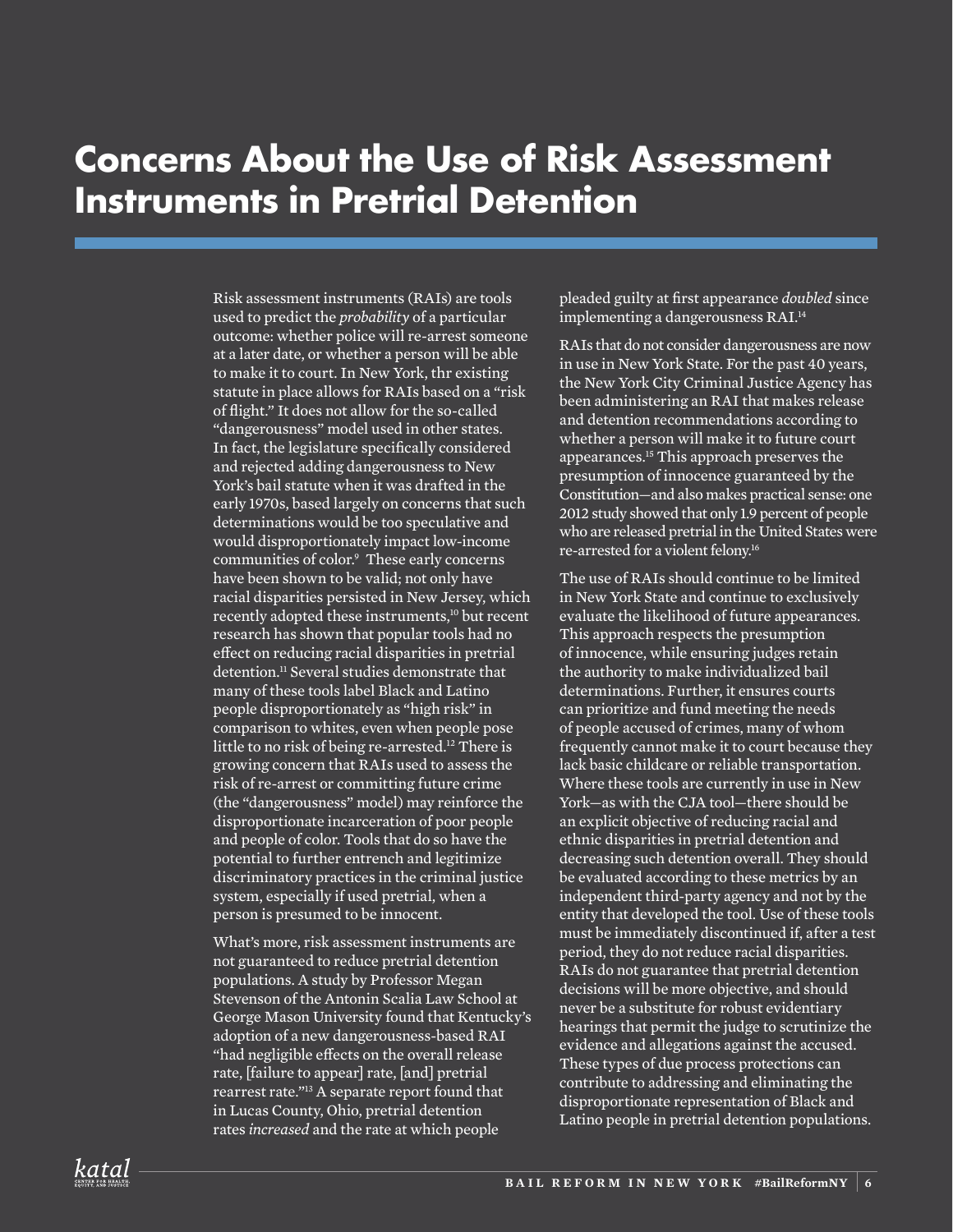## **LIMIT AND DRASTICAL**<br> **The use of pretrial detention.**<br>
Pretrial detention of even a few days can<br>
increase the likelihood of a new arrest an<br>
future failures to appear in court. It can<br>
also lead to family instability an **LIMIT AND DRASTICALLY REDUCE the use of pretrial detention.**

increase the likelihood of a new arrest and future failures to appear in court. It can also lead to family instability and loss of employment and housing, as well as disruption of medical care.17 These problems are especially pronounced among youth, with studies showing that detention may increase the chance of recidivism.18 Recent research has also identified a causal link between pretrial detention and adverse case outcomes; youth and adults who are held pretrial are more likely to receive a jail or prison sentence and are more likely to plead guilty—regardless of guilt—than those who have been released before trial.19

State laws relating to bail can be found in the New York Criminal Procedure Law, §§ 500- 540, which took effect on September 1, 1971.20 The statute preserved the system of money bail that existed under the former Code of Criminal Procedure, but created four additional bond options so that judges would no longer be limited to a decision of either release on recognizance (ROR) or setting cash bail. 21 The state's bail statute was crafted with the explicit intention of facilitating the release of pretrial detainees, hence the mandatory consideration of a person's financial resources and the multiple alternatives to cash bail. By adhering to the intent of the original statute, New York State can drastically cut its pretrial detention population.

Because the law is applied ineffectively, pretrial detention is commonplace statewide. Approximately 25,000 people are detained in jails statewide; nearly 70 percent of them are being detained pretrial while presumed innocent.<sup>22</sup>

In New York City, 77 percent of people detained on Rikers Island are held pretrial, mostly on felony charges.23 Approximately 12 percent of the city's jail population are people detained on misdemeanor charges.24 It costs \$270,876 a year to incarcerate one person in a New York City jail,<sup>25</sup> money that could instead be invested in stable and affordable housing, public health, youth services, and programs that divert people from the justice system altogether.

Although most people held in New York City jails have been charged with felonies, the rate of incarceration in the rest of the state is driven largely by misdemeanor charges.<sup>26</sup> In counties like Broome, Columbia, Cortland, Dutchess, Greene, Jefferson, Nassau, Rockland, and Schenectady, more than 70 percent of the average daily jail population is being held pretrial.<sup>27</sup> Counties where more than 70 percent of the entire jail population (pretrial and sentenced people) is detained on misdemeanor charges include Seneca, Chenango, Jefferson, Oneida, Montgomery, and Saratoga.<sup>28</sup> In Clinton County, nearly 90 percent of the people in jail are detained only for misdemeanors.<sup>29</sup>

In New York City, more than 86 percent of people released pretrial appear for subsequent court dates.30 Several studies have demonstrated that simple reminders before a court date—whether in writing or by phone—can substantially increase the likelihood of a person appearing for their court date.<sup>31</sup>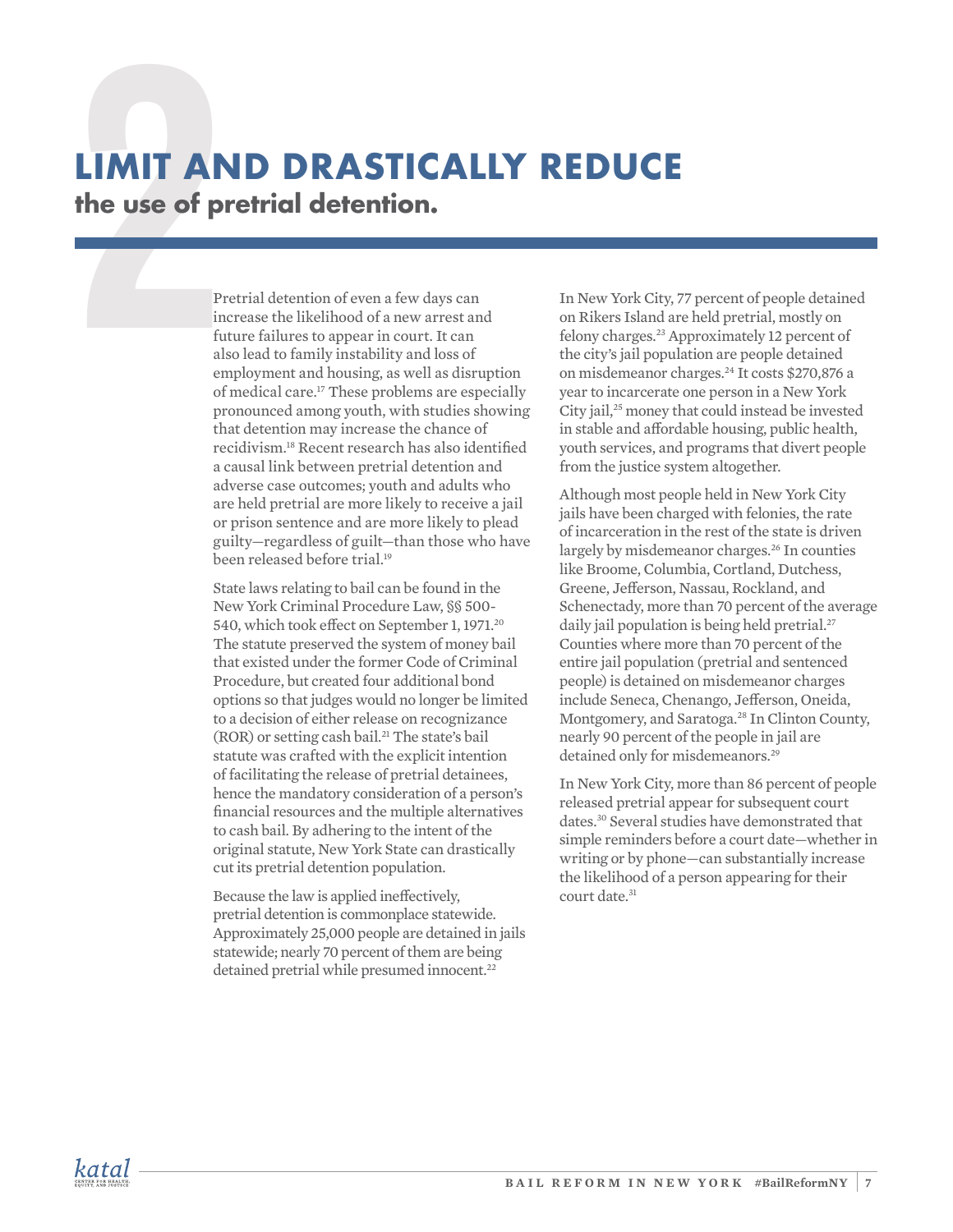## LIMIT AND DRASTICALLY<br>
the use of pretrial detention. (contraction)<br>
The Office of Court Administration and local<br>
county and city officials must continue to<br>
address administrative impediments to payin<br>
bail, in order to **LIMIT AND DRASTICALLY REDUCE the use of pretrial detention. (cont'd)**

county and city officials must continue to address administrative impediments to paying bail, in order to reduce the number of people needlessly held in jail before trial. Recent changes to the New York City Administrative Code have tried to remove some of the obstacles to posting bail which otherwise leave individuals to suffer pre-trial detention for some period of time. Those changes include: mandating the NYPD allow people access to their cell phones in order to retrieve contact information of loved ones;<sup>32</sup> providing a bail facilitator to help detained people post their own bail;33 mandating DOC to (1) accept bail payments continuously even if the individual is not yet housed in a specific correctional facility,34 (2) accept bail at or near Criminal Court locations in each borough or online,<sup>35</sup> (3) release a person within 5 hours of posting bail, gradually reducing to 3 hours,  $36$  and (4) wait 4-12 hours before transporting someone from arraignments to jail if there is contact with someone who can post the bail;<sup>37</sup> and, mandating OCA to post accurate instructions in courthouses on how to post bail.<sup>38</sup> Many of

these changes took effect in January of 2018, and are a step in the right direction to reduce pre-trial detention. Additional fixes, however, must include accepting debit cards as a form of payment; allowing bail payments to be made online; releasing people with \$1 bail and no other holds automatically; and generally updating the technology used to accept bail payments, instead of using outdated equipment like fax machines<sup>39</sup>

The mandatory release of people charged with misdemeanors and most felonies along with administrative fixes to posting bail would dramatically reduce jail populations across the state. The substantial costs avoided by reducing unnecessary pretrial detention should be calculated, captured, and reinvested in the education, health, and safety of communities that have been disproportionately impacted by the juvenile and criminal justice systems. Local and state governments must vest directly impacted communities with the authority to determine how any newly available funding will be invested, whether through the creation of community approval boards or otherwise.

**My stepson, Ricardo Jr., had bail set at \$100,000. It was a hard, crucial burden on the entire Forde family [as] a whole. Me and my mother-in-law were emotionally and physically affected by this, trying to figure out where to get this money from. Our (appointed) lawyers didn't do too much for us, and didn't fight to get the proper evidence. My family did all the leg work and asked questions as to who saw what. My mother-in-law finally got a lawyer who charged her almost \$25,000, which she was only able to come up with \$10,000, which she actually borrowed. Now she is in debt for the rest of her life. My stepson still ended up doing two years. It changed me as a whole to see how they treat people pretrial in today's society. They say we came so far, yet it looks like we still at the beginning.**

–CAROLYN FORDE, mother of Katal member Ricky Forde

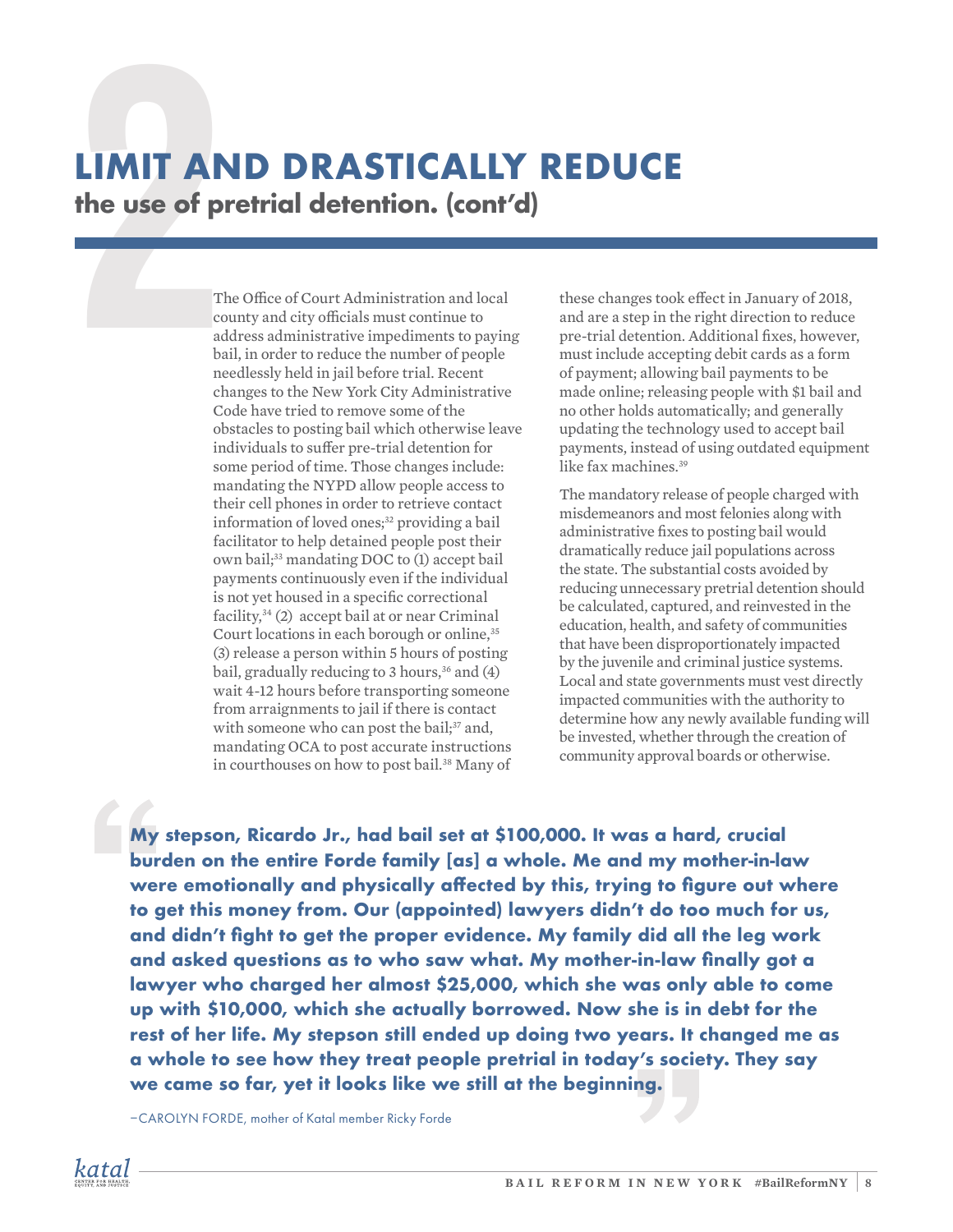## **END**<br> **Signals wealth-based detention.**<br>
People should never be detained simply because<br>
they don't have enough money to purchase their<br>
freedom.<br>
Throughout the state, presumptively innocent<br>
people are being detained be **END wealth-based detention.**

they don't have enough money to purchase their freedom.

Throughout the state, presumptively innocent people are being detained because they cannot afford to pay bail. A look at the 2016 figures in New York City shows that 9 out of 10 people in the adult system were unable to pay bail at arraignments, and were therefore unable to avoid pretrial detention.40

Although nine forms of bail exist in New York State, judges primarily use two of the most financially burdensome options, which both require up-front cash payments: cash bail and insurance company bond.<sup>41</sup> Unsecured bonds are an important alternative and can ensure that a presumptively innocent person comes back to court, without forcing the individual or a loved one to pay cash up front to either the court or a bondsman.

Even people who can afford one of the two bail options (cash or insurance-company bond) are not spared the punitive aspects of the money bail system. This system fails to account for the tremendous effort low-income families must expend to find the money necessary for the release of a loved one. If paying cash bail, individuals must pay refundable funds to the court, and if using a bondsman, they must pay both nonrefundable fees as well as collateral.

There is no consideration about whether money used to pay for bail or bonds is needed for basic living expenses like rent and food. Refundable funds are often not repaid for months or years. Even when returned, the funds may be less than the original deposit due to "bail poundage fees," which can be deducted if the person pleads guilty in the case  $42$ 

As efforts such as charitable bail funds demonstrate, people do not need a financial stake in their case to appear in court and meet their obligations. For example, in Brooklyn, 95 percent of those who have their bail covered by the Brooklyn Community Bail Fund return for all of their court dates.<sup>43</sup> In the Bronx, 96 percent of people whose bail is paid by the Bronx Freedom Fund return for all of their court dates.<sup>44</sup> And over the past 30 years, judges in Madison County (east of Syracuse) have routinely approved unsecured bonds—meaning people pay no money up front before being released—and these individuals regularly return to court.

Money bail is cruel and ineffective, forcing people to languish in jails while their friends and family struggle to pull together the necessary funds. Nonfinancial conditions of release—available under current New York law successfully ensure future court appearances, save taxpayers money, and prevent unnecessary pretrial detention.45 If money bail is imposed, it must not exceed a person's ability to pay.

**When Travis got arrested, it took time for the whole family to put money together to equal the bail amount. By the time we bailed him out, he had already served eight months on Rikers. Within these eight months, he lost his tooth and part of his personality. I believe if we could have gotten him out earlier, my cousin would be the same as he was prior to being held in jail pretrial.**

–JESSICA WARD, Katal member

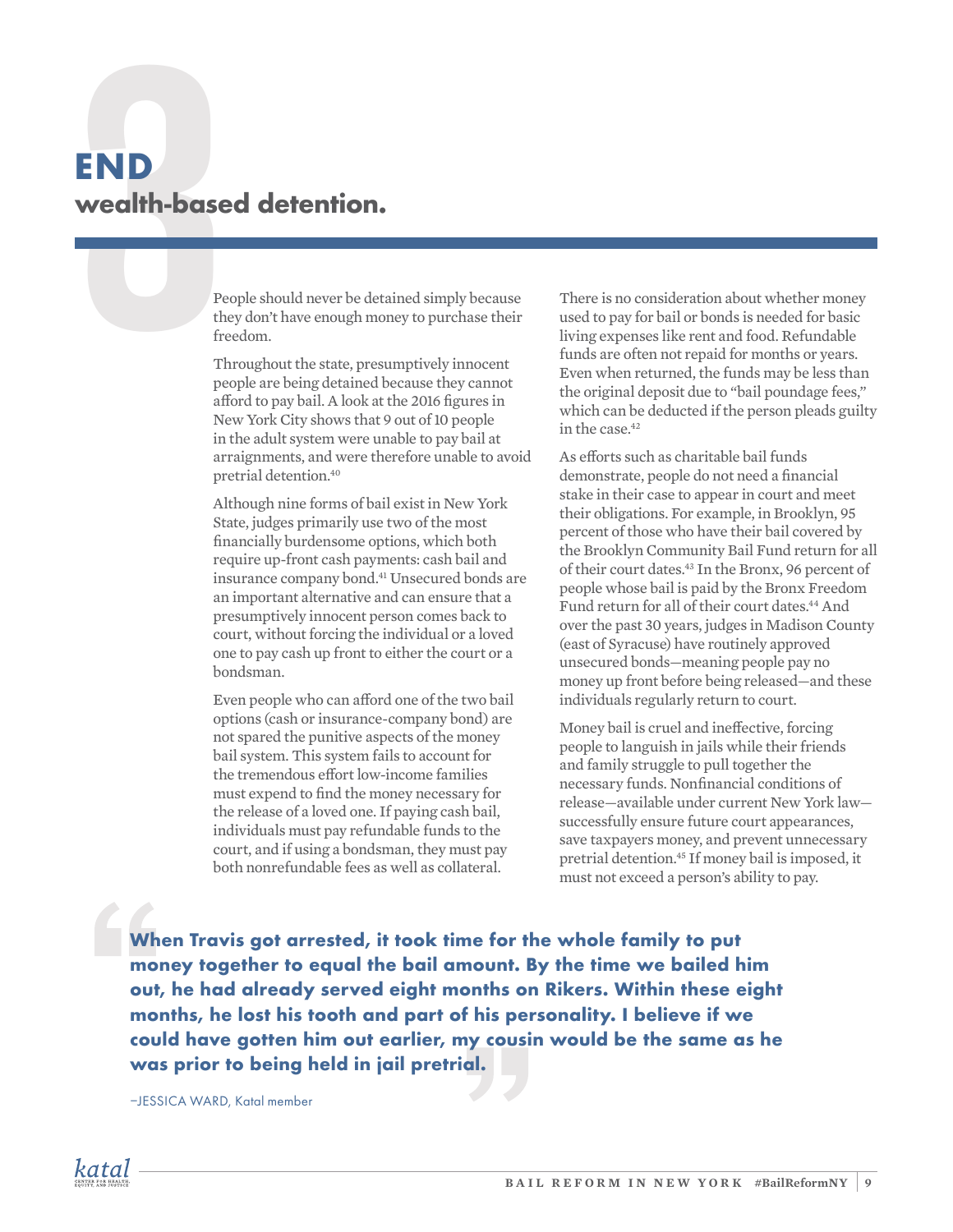## REMOVE PROFIT<br>
from pretrial justice decisions.<br>
People who cannot afford to pay bail are often<br>
forced to use commercial bail bonds and are<br>
subjected to a largely unregulated industry<br>
known for exploitative practices. C **REMOVE PROFIT from pretrial justice decisions.**

forced to use commercial bail bonds and are subjected to a largely unregulated industry known for exploitative practices. Commercial bail bonds are particularly onerous: this is the only type of bail that requires consumers pay an up-front nonrefundable fee that families lose regardless of the case outcome. When consumers use commercial bail bonds, they lose about 10 percent of their bond amount in nonrefundable fees and sometimes more.<sup>46</sup> The United States and the Philippines are the only two countries in the world that allow the operation of a commercial bond industry.47

The use of commercial bonds has increased in New York City in recent years; for cases with bail set at \$1,000 or more, commercial bonds account for one in five bail releases.<sup>48</sup> In 2016, people paid an estimated \$14 million to \$20 million in legally charged fees to for-profit bail bond companies in New York City.49 This estimate does not include illegal fees that families are charged or any collateral withheld by bondsmen.

Paying bail via a commercial bail bond often requires families put down collateral, in amounts decided by the bail bond companies and their

agents. These agents can also impose additional requirements, such as GPS tracking and mandatory in-person visits.<sup>50</sup> The system allows for-profit bail bond agents to take measures that the court and police cannot, such as warrantless searches of a person's home.<sup>51</sup>

The transfer of wealth through legal fees, illegal fees, and collateral is concentrated in just a handful of already marginalized New York City neighborhoods.52 This is not just money that could have been used to pay rent or put food on the table; it is liquid capital that cannot otherwise be spent within the community, too often permanently restricting economic mobility for low-income families, particularly people of color.

Secured-money bonds do not lead to higher rates of appearance at trial. Multiple studies have shown that unsecured bonds, which do not require an up-front deposit with a bondsman or the court, are as effective as secured bonds in ensuring an individual's return to court.<sup>53</sup> When pretrial supervision is imposed, the associated costs must not be passed on to presumptively innocent people or to their families. Profit must be removed from pretrial detention decisions.

**I was detained on Rikers for over six weeks while my mom was trying to gather the funds from family members to pay my \$2,500 bail. My mom paid the bondsman, but even though the judge exonerated the bail, none of the bondsman fees have been returned to us. It's more than just the money. People are getting hurt on a daily basis in these jails. There are seven other forms of bail under New York law that can actually help, but those aren't being used by judges, and that's not right.**

–MICHAEL MUIR, Katal member

![](_page_9_Picture_9.jpeg)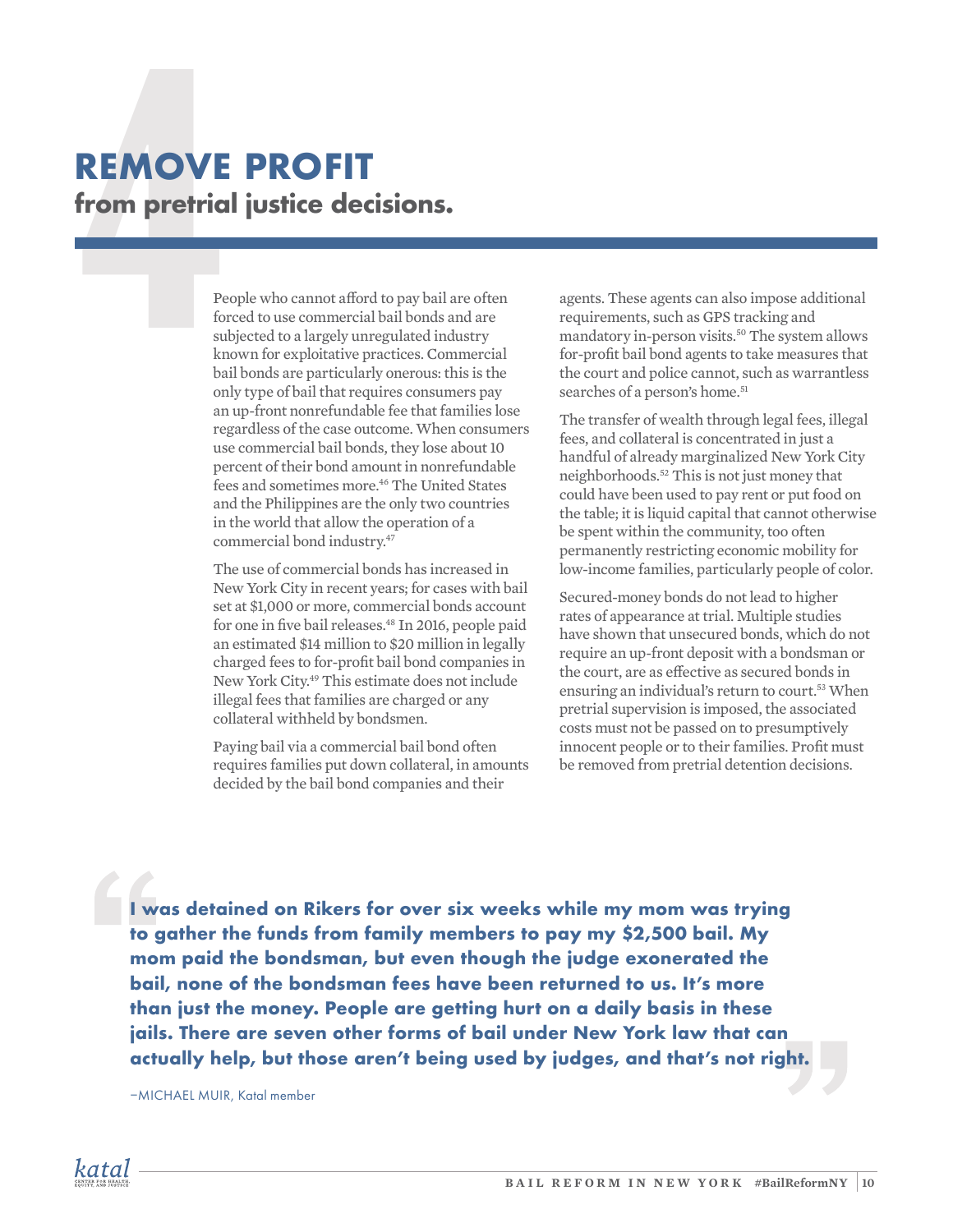#### **ENSURE**

**ENSURE**<br> **the right to counsel—and quality re**<br> **individualized hearings to determical of pretrial detention.**<br>
People are entitled to the benefit of competent,<br>
People are entitled to the benefit of competent,<br>
Yet thous **the right to counsel—and quality representation—at any individualized hearings to determine bail or prior to any use of pretrial detention.**

zealous counsel when their liberty is at stake. Yet thousands of New Yorkers are arraigned daily without the benefit of legal representation. This is another practice that differs between New York City and the rest of the state. In New York City, every indigent person is assigned legal counsel at arraignment. That is not true statewide, and access to legal representation can be inconsistent among counties and even among towns in the same counties. The Vera Institute of Justice report, "Empire State of Incarceration," illustrates this disparity in Erie County, where people charged in Buffalo are assigned legal counsel and have their cases heard before a judge, whereas in the village of Hamburg, individuals are not guaranteed such counsel or to have their cases heard before a legally trained judge.<sup>54</sup>

Quality representation at any bail or pretrial detention hearing depends on defense counsel having an opportunity to engage in a meaningful interview of their client and an opportunity to prepare their arguments. Time and resources should be reserved for attorneys and/or court

personnel to reach the friends and family of the accused in order to confirm their ties to the community, a main factor for bail determinations.

Bail hearings should take place at arraignment. Before bail or pretrial detention is imposed, a fully litigated, individualized hearing should take place and the defense attorney should be provided with all evidence currently available to or in the possession of the prosecutor and judge. If bail is set, there should be an automatic de novo review within a reasonable period, ideally just a day or two later.

Release with minimal to no supervision should be the default. Community supervision or monitoring should be imposed only in specific, limited, rigorously defined circumstances. These conditions should not be unduly onerous but should be tailored to the individual needs of the person who has been charged. Few to no restrictions should be placed on those who are eligible for pretrial release, and community supervision must not continue to be used as a proxy for surveillance of communities of color.

### prepare their arguments. Time and resources<br>should be reserved for attorneys and/or court<br>**NCLUDE**<br>people directly impacted by the ju<br>and planning for bail reform.<br>Hundreds of thousands of New Yorkers have<br>suffered the con **INCLUDE people directly impacted by the justice system in discussions of and planning for bail reform.**

suffered the consequences of a broken pretrial system in the state: bail practices that punish people for being poor; lack of meaningful speedy trial rules, which entangle people in the system for months or years; and outdated discovery rules that undermine justice and prevent people from getting their day in court. (To read more about speedy trial and discovery, see page 14.) People of color and poor people are

overwhelmingly impacted by these practices and disproportionately represented among the state's pretrial detention populations.

The people and communities directly affected must be part of fixing the broken system. This includes those who have been arrested, detained, and incarcerated, as well as their families and community members who are confronted with having to support a loved one trapped in the maze of the justice system.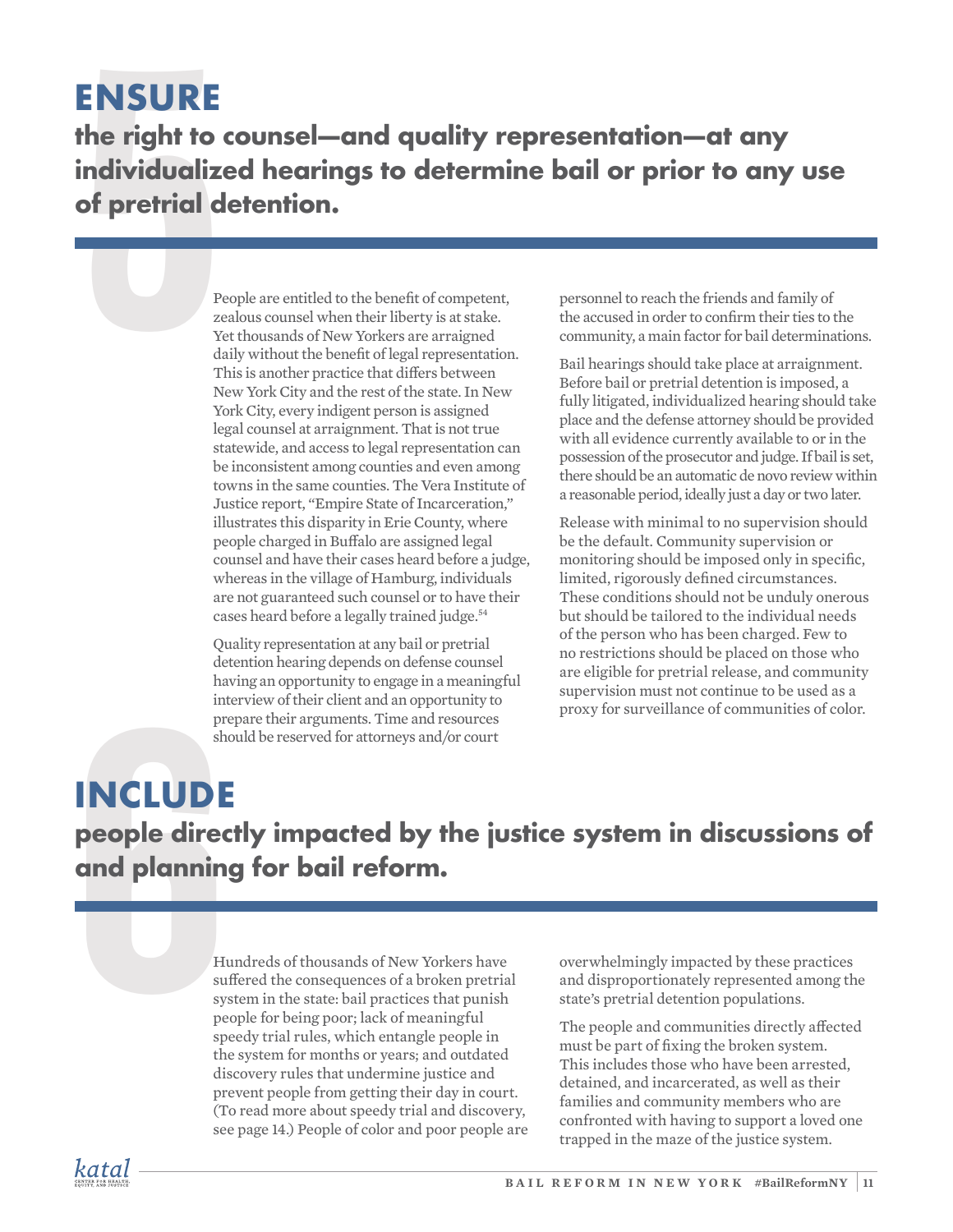#### **ESTABLISH**

## **ESTABLISH**<br> **Standardized collection and public<br>
detention data, coupled with accounties in New York State do not collect<br>
Most counties in New York State do not collect<br>
and share data about their pretrial detention<br>
pra standardized collection and public reporting of pretrial detention data, coupled with accountability mechanisms.**

and share data about their pretrial detention practices. The absence of standardized data and reporting hinders accountability and limits transparency.

To aid lawmakers, advocates, and the public in fostering an understanding of pretrial practices in New York, data collection and reporting should track the following:

- criminal charges;
- the form of bail;
- the amount of bail;
- the duration of jail stay;
- the revocation of bail; and
- demographic data, including information about race and ethnicity, gender, and age.

Any such data collection must, however, protect the identities of those who have been accused, particularly details related to medical history, immigration status, and country of origin.

Data reporting should also track what type and amount of bail prosecutors request; whether defense attorneys ask for alternative forms of bail; and the judge's reasoning when making a bail determination.

Standardized collection and reporting should be coupled with the creation of accountability mechanisms to make sure corrective action is taken when data shows that outcomes are inconsistent with reform objectives. Such corrective action could include the following:

- automatic dismissal of cases that have been unnecessarily pending for months or years;
- the mandatory release of indigent individuals who have been detained for no other reason than the inability to afford their bail;
- mandatory review of judicial decisions in jurisdictions where patterns of racial or ethnic disparities are found; and/or
- reduced funding to those jurisdictions that routinely and disproportionately detain lowincome people of color.

**When I was 8, my uncle was arrested and taken away from my family; he was the only father figure l had. One of the main things I remember about that time was how much and how constant we had to travel around New York City visiting family and friends of my uncle, collecting money. When I would ask my mom what [we were] doing, she would tell me we're helping to bring Uncle Billy home. As I got older, I realized we were collecting [money for] my uncle's bail. Families are being hurt by these bail practices, and reform is needed now.**

–BRANDON LONG, Katal member

![](_page_11_Picture_19.jpeg)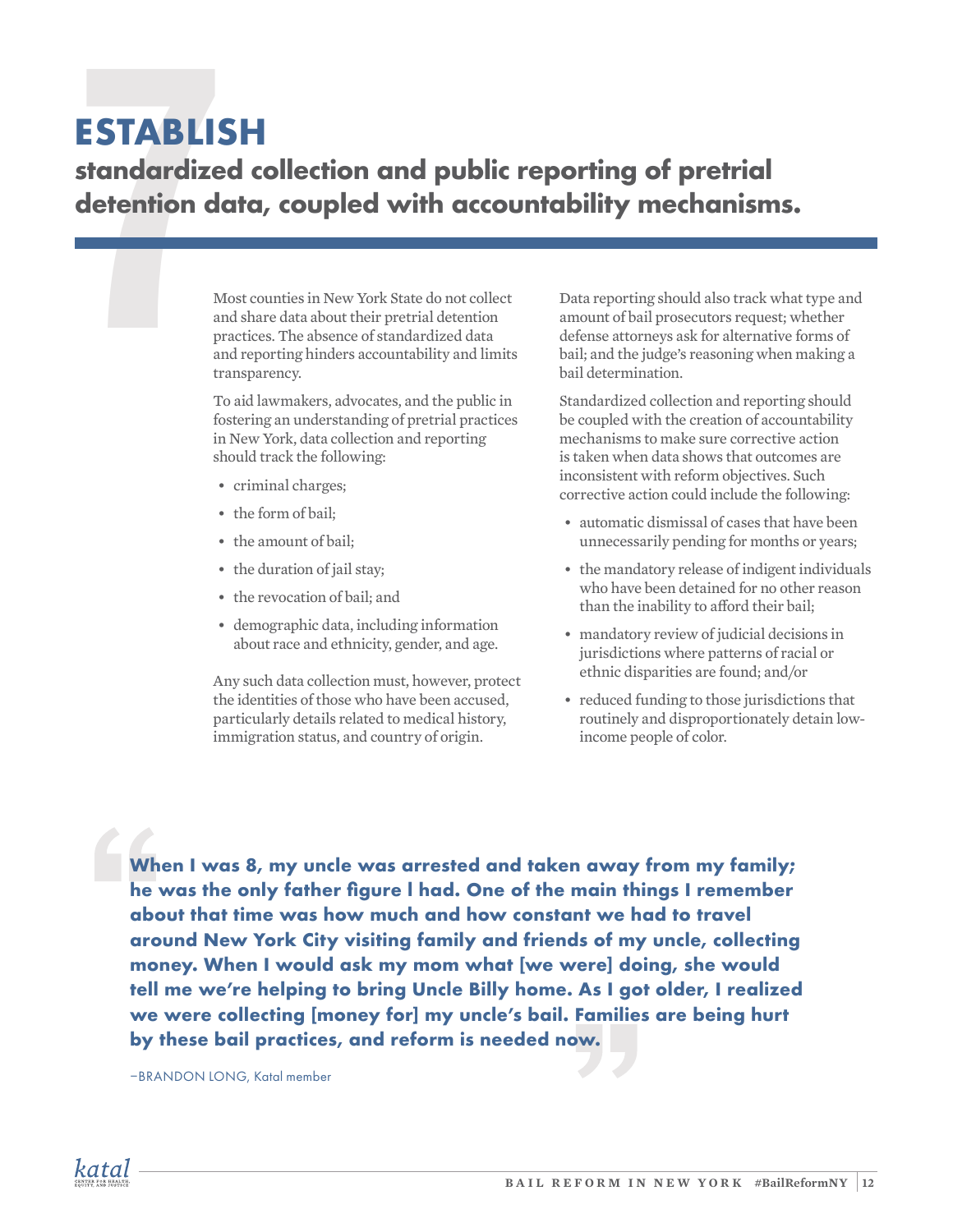### **ACCOUNT FOR AND MINIMIZE**

**differences in bail and pretrial detention practices between New York City and the rest of the state.**

**ACCOUNT FOR AND MI**<br>differences in bail and pretrial det<br>New York City and the rest of the<br>The landscape of pretrial and court practices<br>related to arraignment, bail, discovery, and<br>speedy trial are vastly different in Ne related to arraignment, bail, discovery, and speedy trial are vastly different in New York City and the rest of the state. Those differences affect the following:

- whether a person will have legal counsel assigned at arraignment or go without;
- whether the case will be heard in front of a qualified judge or a justice with no formal legal training;
- whether a prosecutor will be present for the arraignment;
- whether a case can be resolved at arraignment; and
- whether the decision maker will have any information regarding the accused person's background.

The presence or lack of legal counsel for the person accused of a crime, as well as the presence or absence of a prosecuting attorney, can influence the disposition of cases tremendously. Their presence or absence can determine whether a case can be resolved at arraignment as many are in New York City—obviating the need for pretrial detention and mandatory bail determinations because the individual need not return to court at a later date.

Even the availability of public defenders is different in New York City and elsewhere in the state. There has long been a crisis in Upstate New York regarding the lack of funding for public defenders, leaving many individuals to wait or

go without any counsel whatsoever. Advocates recently won a change to the law that forces the state to fund public defense, but even this will take time to be fully functional, leaving New Yorkers to suffer in the meantime.<sup>55</sup>

New York City used to be the main driver of jail populations statewide; this is no longer true, as upstate counties drive jail growth through use of expanded pretrial detention.<sup>56</sup> New York City's overall jail population is lower than that of many jurisdictions nationwide, including those that have successfully won and implemented reform.57 Even so, 77 percent of people being held on Rikers Island are there pretrial.<sup>58</sup> In the rest of the state, more than 60 percent of those in jails are being held pretrial.59

The ability to resolve misdemeanor cases at arraignment in every county would reduce the pretrial jail population, given that pretrial detention for misdemeanors is relatively common in most of the state. But in New York City, the majority of those detained pretrial are charged with felonies (nonviolent or violent), not misdemeanors.<sup>60</sup> Bail reform must therefore include careful examination and researchbased assessment of the criminal justice system's definitions of violence in the context of felony charges, and must account for the racial disparities that occur in this context.

The reform process must account for these different practices; stakeholders from every region of the state must be involved to ensure that reform works for everyone.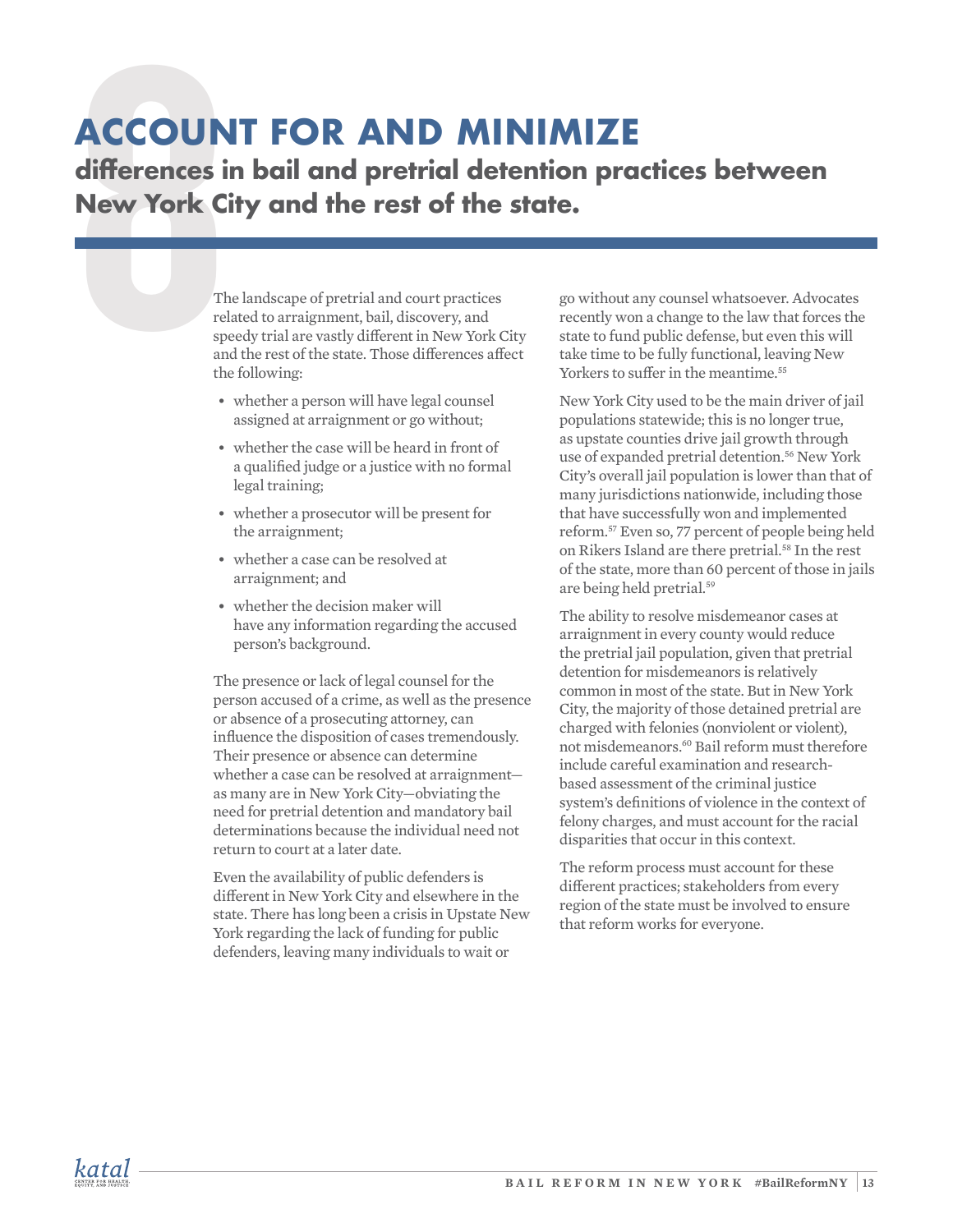#### **ADDRESS**

#### **the linkage of bail, discovery, and speedy trial to achieve statewide pretrial justice reform.**

**ADDRESS**<br> **the linkage of bail, discovery, and<br>
statewide pretrial justice reform.**<br>
Bail, along with discovery and speedy trial,<br>
exists within a pretrial justice framework<br>
statewide. The entire pretrial justice framewo exists within a pretrial justice framework statewide. The entire pretrial justice framework is in need of reform to ensure justice and improve public safety. Bail reform should therefore be coupled with reform of other pretrial practices statewide.

> Each party in a court case must turn over the evidence it intends to use at trial, a practice referred to as *discovery.* But in New York, prosecutors don't have to disclose evidence they have until the day a trial starts, undermining the ability of the accused person to prepare. New York's outdated and unfair discovery law contributes to delays in court processing times by denying people accused of crimes with the critical materials they need to make informed decisions about their cases. This makes it difficult for them to assess plea offers and prepare adequately for trial, both factors that contribute to longer detention periods for

presumptively innocent people who cannot afford bail.<sup>61</sup>Discovery reform must include early and automatic disclosure of all evidence and relevant information about the case.

New York is also one of the few states without a real speedy trial law—instead, it has a *readiness rule* that routinely leads to significant delays in court processing times, particularly in New York City. Problems with the city's speedy trial process, which is heavily weighted in the favor of prosecutors, result in many people being forced to wait for *years* before they have their day in court. This means that presumptively innocent people who can't afford bail remain detained for an egregiously long time.<sup>62</sup> No one should be detained in jail simply because of court delays. Speedy trial reform must ensure cases go to trial in a reasonable, fair timeframe.

Without also addressing discovery and speedy problems, bail reform will be limited.

**I know how stressful it is to have a case and be stuck in the system. But having a case drag on for two years due to lack of a real speedy trial law is heart-wrenching and mentally straining on individuals and families. And that's with me being home, when other people aren't so fortunate. Imagine someone else who's locked up on Rikers or any other jail in NY because they can't pay bail. I know from experience what it's like to be detained on Rikers; it's horrible. Just sitting there waiting for your case to proceed. No one should be detained just because they don't have money, and no one should have their case drag on for years simply because the courts are clogged or the evidence hasn't been shared. We need bail reform, and also speedy trial and discovery reform.**

–VALDEZ HERON, community organizer

![](_page_13_Picture_9.jpeg)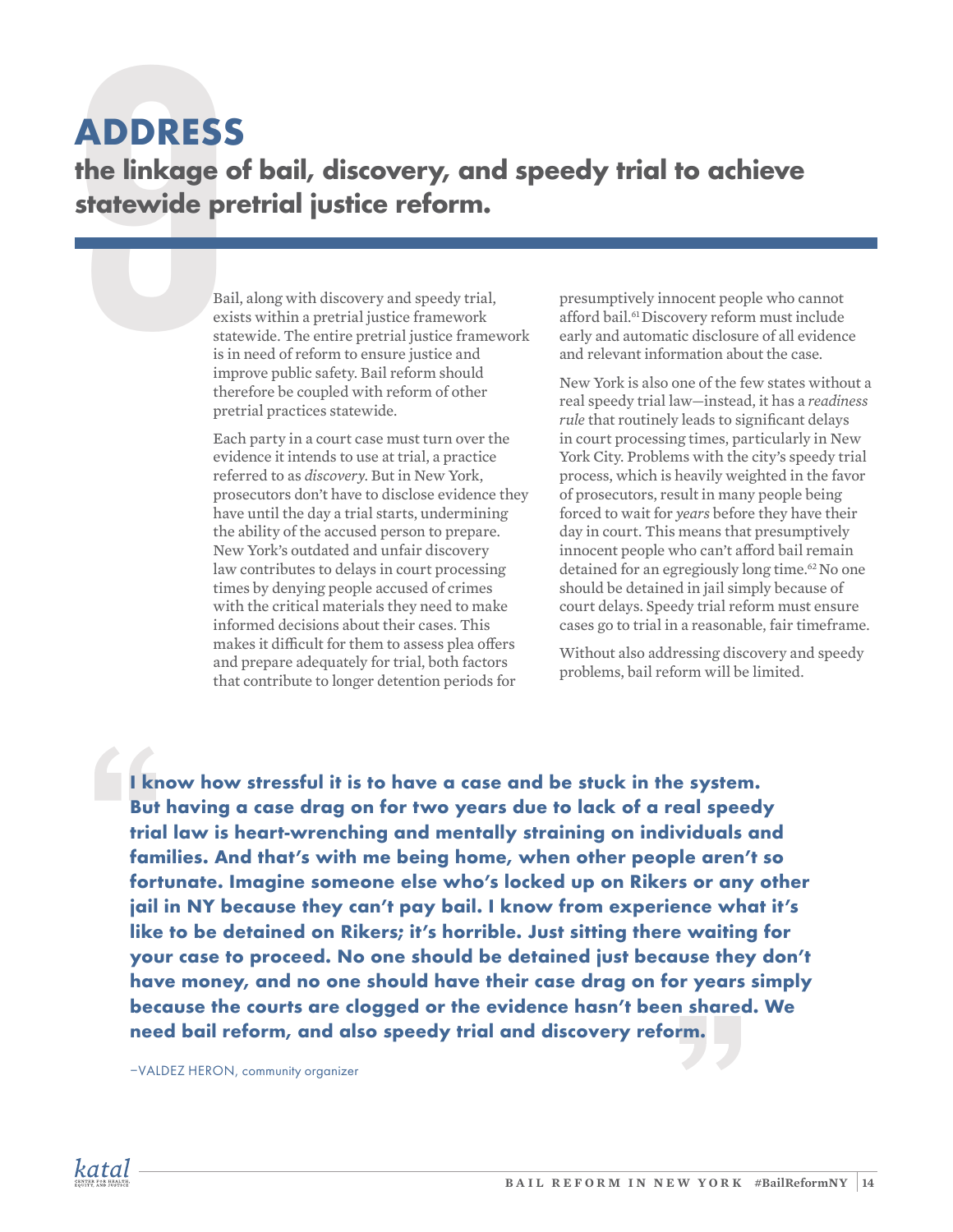For too long, New York's bail practices have undermined justice and caused harm.

### **The time for bail reform in New York State is now.**

Governor Cuomo, statewide and local lawmakers, and court officials have all acknowledged that New York's bail practices are unfair, unjust, and racially biased. Meaningful reform is not only essential to reducing pretrial detention rates across the state; it is also an integral part of closing Rikers Island Jail Complex—a priority for both elected officials in New York City and the governor. To accomplish these goals, lawmakers must account for the nine objectives contained in this guide, and rectify the racial and wealth-based disparities that undermine fairness and justice in New York's pretrial practices.

### **#BailReformNY**

#### **To get involved, contact:**

**Cedric Fulton** Community Organizer cfulton@katalcenter.org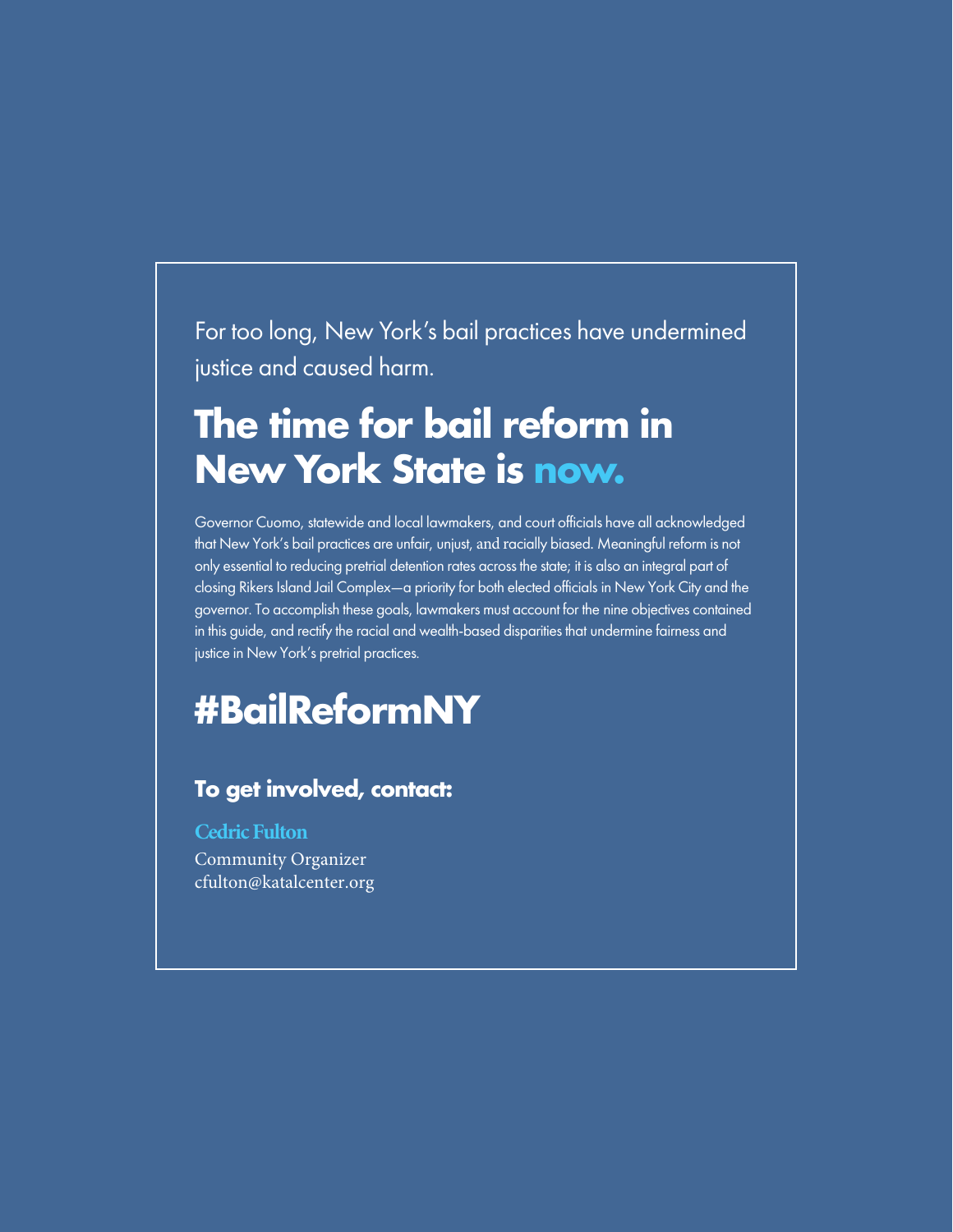#### **End Notes**

1 Vera Institute of Justice, "Incarceration Trends," (New York: Vera Institute of Justice, 2015), **www.trends.vera.org/rates/ new-york?incarcerationData=all**.

2 For more about disparities in marijuana arrests despite whites using the drug at comparable rates, see American Civil Liberties Union, *The War on Marijuana in Black and White* (New York: ACLU, 2013), 17-21, **www.aclu.org/report/reportwar-marijuana-black-and-white**.

3 Jonathan Lippman, Richard M. Aborn, Juan Cartagena, et al., *A More Just New York City* (New York: Independent Commission on New York City Criminal Justice and Incarceration Reform, 2017), 34, **http://www.morejustnyc.org/thereports/#the-commissions-report**.

4 Ibid. Also see Jenn Rolnick Borchetta and Alice Fontier, "When Race Tips the Scales in Plea Bargaining," Slate, October 23, 2017, **www.slate.com/articles/news\_and\_politics/jurisprudence/2017/10/new\_research\_finds\_that\_prosecutors\_give\_ white\_defendants\_better\_deals\_than.html**.

5 Vera Institute of Justice, "Incarceration Trends," 2015.

6 Lippman, Aborn, Cartagena, et al., 2017, 14.

7 Danielle Sered, *Accounting for Violence: How to Increase Safety and Break Our Failed Reliance on Mass Incarceration* (New York: Vera Institute of Justice, 2017), **www.vera.org/publications/accounting-for-violence**.

8 Ibid., 11.

9 See David Burnham, "State Unit Drops Detention Plan," The New York Times, September 3, 1969, **http://query.nytimes. com/mem/archive/pdf?res=9405EFDF1031EE3BBC4B53DFBF668382679EDE**; and Aryeh Neir and Neil Fabricant, "NYCLU Legislative Memorandum #20," February 6, 1969, **www.nycourts.gov/library/nyc\_criminal/penal-lawbartlett/099.pdf**.

10 See Alexander Shalom, "ACLU-NJ: N.J. Bail Reform Praised, But Mass Incarceration Persists," *The Star-Ledger*, December 5, 2017, **www.nj.com/opinion/index.ssf/2017/12/aclu-nj\_the\_problem\_with\_njs\_a\_grade\_on\_bail\_refor.html**.

<sup>11</sup> See Megan T. Stevenson, "Assessing Risk Assessment in Action," George Mason Law & Economics Research Paper No. 17-36. (Arlington, VA: George Mason University, 2017), **https://papers.ssrn.com/sol3/papers.cfm?abstract\_id=3016088**.

12 See Julia Angwin, Jeff Larson, Surya Mattu, et al., "Machine Bias," ProPublica, May 23, 2016, **www.propublica.org/ article/machine-bias-risk-assessments-in-criminal-sentencing**; Christopher T. Lowenkamp and Jennifer L. Skeem, "Risk, Race, & Recidivism: Predictive Bias and Disparate Impact," June 14, 2016, **https://ssrn.com/abstract=2687339**; and Laurel Eckhouse, "Big Data May Be Reinforcing Racial Bias in the Criminal Justice System," *The Washington Post*, February 10, 2017, **www.washingtonpost.com/opinions/big-data-may-be-reinforcing-racial-bias-in-the-criminal-justicesystem/2017/02/10/d63de518-ee3a-11e6-9973-c5efb7ccfb0d\_story.html?utm\_term=.55f41837a991**.

 $13$  Thid.

14 Human Rights Watch, *"Not in It for Justice": How California's Pretrial Detention and Bail System Unfairly Punishes Poor People* 99-100, **www.hrw.org/sites/default/files/report\_pdf/usbail0417\_web\_0.pdf**.

15 New York City Criminal Justice Agency, "Measuring Justice: Redesigning New York City's Pretrial Risk Assessment and Recommendation System," September 18, 2017, New York University Law School, **www.nycja.org/measuring-justice-panel**.

16 Shima Baradaran Baughman and Frank McIntyre, "Predicting Violence," *Texas Law Review*, Vol. 90 (Austin, Texas: UT Law School Publications, 2012), 561, **https://papers.ssrn.com/sol3/papers.cfm?abstract\_id=1756506**.

<sup>17</sup> See American Bar Association, Criminal Justice Section, "Report to the House of Delegates" (Chicago: ABA, 2017), 3-6, **www.americanbar.org/content/dam/aba/publications/criminaljustice/2017/Adult\_Cash\_Bail\_Resolution. authcheckdam.pdf**; and Human Rights Watch, *The Price of Freedom* (New York: HRW, 2010), **www.hrw.org/ report/2010/12/02/price-freedom/bail-and-pretrial-detention-low-income-nonfelony-defendants-new-york**.

<sup>18</sup> Barry Holman and Jason Ziedenberg, *The Dangers of Detention: The Impact of Incarcerating Youth in Detention and Other Secure Facilities* (Washington, DC: Justice Policy Institute, 2006), **www.justicepolicy.org/images/upload/06-11\_rep\_ dangersofdetention\_jj.pdf**.

![](_page_15_Picture_19.jpeg)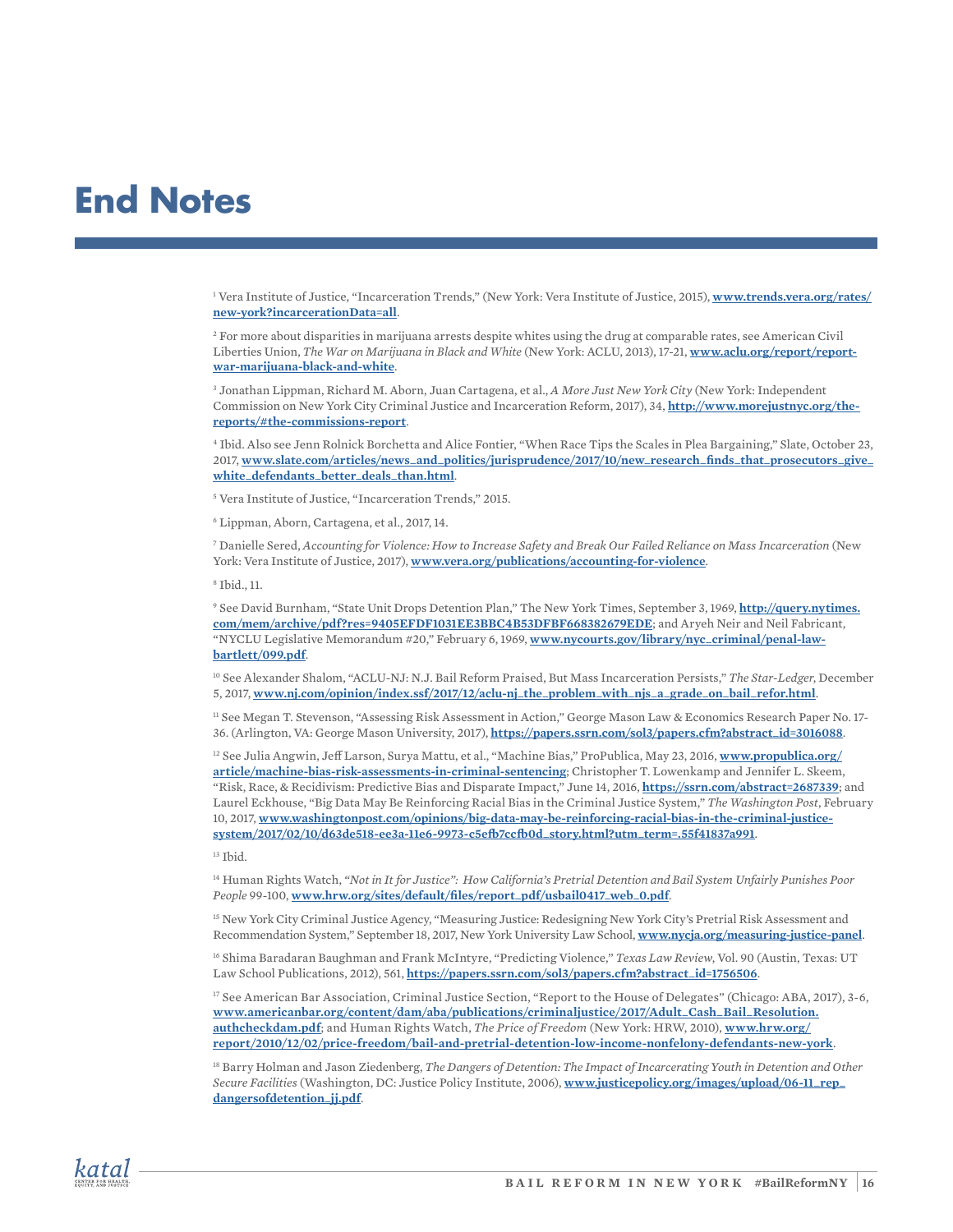19 See Paul Heaton, Sandra Mayson, and Megan Stevenson, "The Downstream Consequences of Misdemeanor Pretrial Detention," (Philadelphia: University of Pennsylvania Law School, 2016), **www.law.upenn.edu/live/files/5693 harriscountybail**.

20 "Proposed New York Criminal Procedure Law: 1969 Bill," XVIII (West Publishing Co., 1969), **www.nycourts.gov/library/ nyc\_criminal/Penal-law-Bartlett/196.pdf**.

 $21$  Ibid.

22 Vera Institute of Justice, "Incarceration Trends," 2015.

23 Lippman, Aborn, Cartagena, et al., 2017, 33.

24 Vera Institute of Justice, "Empire State of Incarceration: Drivers of Jail" (New York: Vera Institute of Justice, 2017), **www.vera.org/state-of-incarceration/drivers-of-jail**.

25 New York City Comptroller's Office, Budget Bureau, *NYC Department of Correction FYs 2007-17 Operating Expenditures, Inmate Population, Cost Per Inmate, Staffing Ratios, Performance Measure Outcomes, and Overtime* (New York: New York City Comptroller's Office, 2017), **https://comptroller.nyc.gov/wp-content/uploads/documents/Corrections-FY-2017.pdf**.

26 Vera Institute of Justice, "Empire State of Incarceration," 2017.

 $27$  Ibid.

28 Ibid.

 $29$  Ibid.

30 Insha Rahman, "Chipping Away at New York City's Unjust and Misguided Bail System," April 29, 2016, **www.vera.org/ blog/chipping-away-at-new-york-citys-unjust-and-misguided-bail-system**.

31 See for example Timothy R. Schnacke, Michael R. Jones, and Dorian M. Wilderman, "Increasing Court-Appearance Rates and Other Benefits of Live-Caller Telephone Court Date Reminders: The Jefferson County, Colorado, FTA Pilot Project and Resulting Court Date Notification Program," *Court Review: The Journal of the American Judges Association* Vol. 48, no. 3, (Williamsburg, VA: AJA, 2012), 86-95, **http://digitalcommons.unl.edu/ajacourtreview/393**; and Mitchel N. Herian and Brian H. Bornstein, "Reducing Failure to Appear in Nebraska: A Field Study," *The Nebraska Lawyer* (Lincoln, NE: Nebraska State Bar Association, 2010), 11-14, **http://digitalcommons.unl.edu/cgi/viewcontent. cgi?article=1008&context=publicpolicyfacpub**.

32 N.Y.C. Admin. Code § 14-168 eff. 01/18/2018.

- 33 N.Y.C. Admin. Code § 9-150 eff. 01/18/2018.
- 34 N.Y.C. Admin. Code § 9-148(a) eff. 10/01/2017.
- 35 N.Y.C. Admin. Code § 9-148(c) eff. 01/22/2018.
- 36 N.Y.C. Admin. Code § 9-148(d) eff. 10/01/2017.
- 37 N.Y.C. Admin. Code § 9-149(a) eff. 09/20/2017.
- 38 N.Y.C. Admin. Code § 9-302 eff. 8/21/2017.

39 Elise White, Melissa Labriola, Ashmini Kerodal, et al., *Navigating the Bail Payment System in New York City: Findings and Recommendations* (New York: Center for Court Innovation, 2015), **www.courtinnovation.org/sites/default/files/ documents/Bail%20Payment%20in%20NYC.pdf**.

40 Lippman, Aborn, Cartagena, et al. (2017), 41.

41 See for example Insha Rahman, Vera Institute of Justice, *Against the Odds: Experimenting with Alternative Forms of Bail in New York City's Criminal Courts* (New York: Vera Institute of Justice, 2017), **https://storage.googleapis.com/ vera-web-assets/downloads/Publications/against-the-odds-bail-reform-new-york-city-criminal-courts/legacy\_ downloads/Against\_the\_Odds\_Bail\_report\_FINAL3.pdf**; and Katal Center for Health, Equity, and Justice, "New York State Bail Chart" (New York: Katal, 2017), **https://d3n8a8pro7vhmx.cloudfront.net/katal/pages/116/attachments/ original/1506435099/Katal\_NYStateBailChart\_Factsheet\_07.pdf?1506435099**.

42 N.Y. Gen. Mun. Law § 99-m, **https://www.nysenate.gov/legislation/laws/GMU/99-M**.

![](_page_16_Picture_24.jpeg)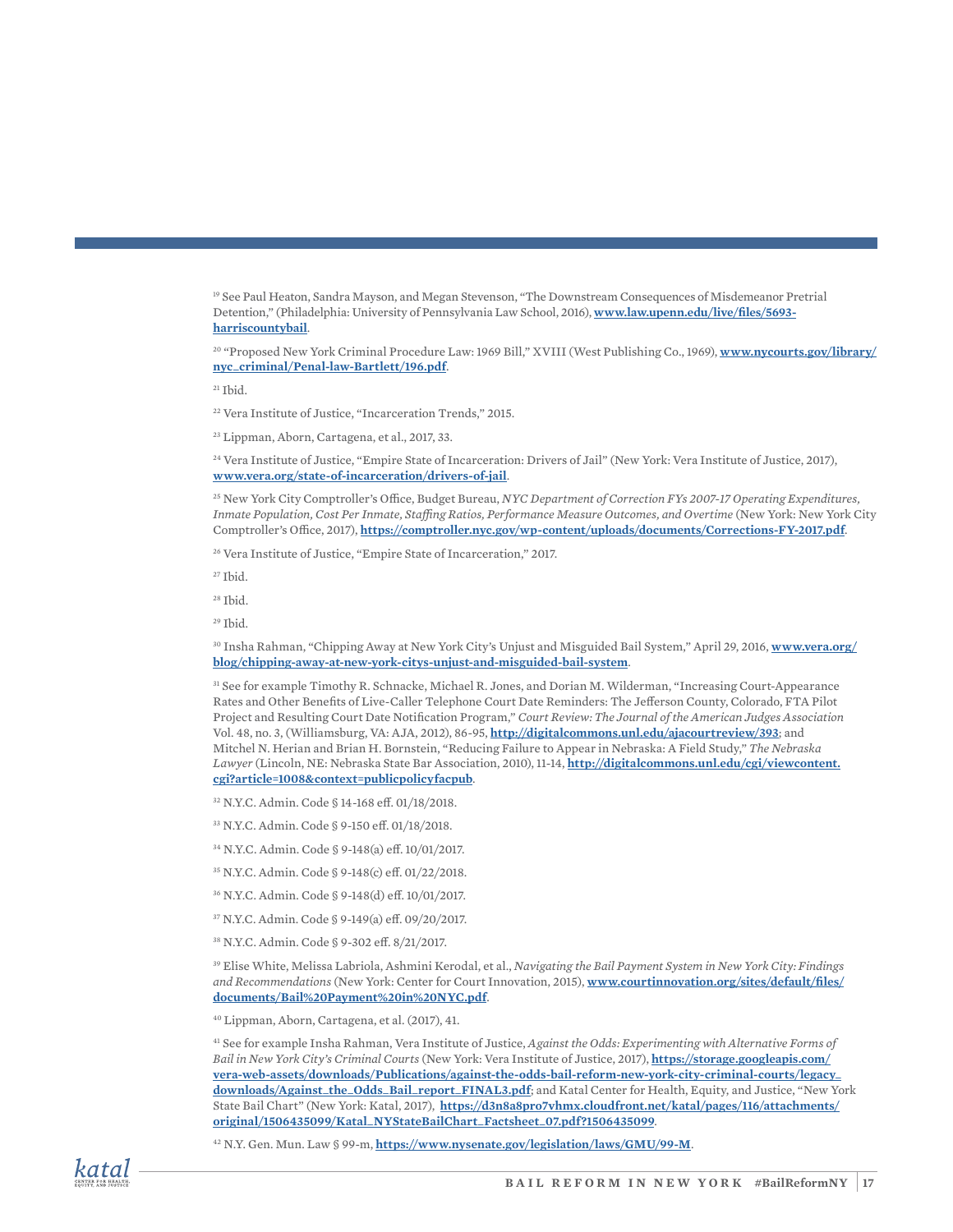43 See Brooklyn Community Bail Fund, **https://brooklynbailfund.org**.

44 See The Bronx Freedom Fund, "Our Work," **http://www.thebronxfreedomfund.org/our-work**.

45 See "Brief of Amici Curiae Current and Former District and State's Attorneys, State Attorneys General, United States Attorneys, Assistant United States Attorneys, and Department of Justice Officials, in Support of Plaintiffs-Appellees," (Washington, DC: Georgetown University Law Center, Institute for Constitutional Advocacy and Protection, 2017), 2, **www.clearinghouse.net/chDocs/public/CJ-TX-0010-0013.pdf** and Rahman, 2017.

46 Color of Change and American Civil Liberties Union, *Selling Off Our Freedom: How Insurance Corporations Have Taken Over Our Bail System* (New York: Color of Change and ACLU, 2017), 2, **www.aclu.org/sites/default/files/field\_ document/059\_bail\_report\_2\_1.pdf**.

47 Adam Liptak, "Illegal Globally, Bail for Profit Remains in U.S.," *The New York Times* (January 29, 2008), **www.nytimes. com/2008/01/29/us/29bail.html?mcubz=1**.

48 Mary T. Phillips, Research Brief No. 26: *Commercial Bail Bonds in New York City*, (New York: New York City Criminal Justice Agency, 2011), **https://www.pretrial.org/download/infostop/Commercial%20Bail%20Bonds%20in%20 New%20York%20City-%20Characteristics%20and%20Implications%20(New%20York%20Criminal%20Justice%20 Agency%20Inc.-%20April%202011).pdf**.

49 Brooklyn Community Bail Fund, *License & Registration Please...An Examination of the Practices and Operations of the Commercial Bail Bond Industry in New York City* (Brooklyn, NY: Brooklyn Community Bail Fund, 2017), 2, **https:// static1.squarespace.com/static/5824a5aa579fb35e65295211/t/594c39758419c243fdb27cad/1498167672801/ NYCBailBondReport\_ExecSummary.pdf**.

50 The Bail Lab, "A User Guide to Bail" (2017), **http://bail-lab.nyc/bail-faqs/#bond-requirements**.

51 See *Akins v. United States*, 679 A2d 1017 (Washington, DC: District of Columbia Court of Appeals, 1996), **https://www. courtlistener.com/opinion/1997831/akins-v-united-states**.

52 Brooklyn Community Bail Fund, 2017, 2.

53 "Brief of Pretrial Justice Institute and the National Association of Pretrial Services Agencies: Amici Curiae in Support of Plaintiff-Appellee," 9-12, *Walker v. City of Calhoun*, Docket No. 16-10521 (Aug. 18, 2016), **https://www.pretrial.org/ download/infostop/PJI-NAPSA-Amicus-Brief-Walker-v.-City-of-Calhoun-8-18-16.pdf**.

54 Vera Institute of Justice, "Empire State of Incarceration: Drivers of Jail," 2017.

55 Lorelai Laird, "For the First Time, New York Will Provide Some State Funding for Indigent Defense," ABA Journal blog, April 14, 2017, **www.abajournal.com/news/article/for\_the\_first\_time\_new\_york\_will\_provide\_some\_state\_funding\_ for\_indigent\_de**.

56 Vera Institute of Justice, "Empire State of Incarceration," 2017.

57 See Judith A. Greene and Vincent Schiraldi, "Better by Half: The New York City Story of Winning Large-Scale Decarceration While Increasing Public Safety," *Federal Sentencing Reporter* Vol. 29, no. 1 (2016), 22-38, **https://sites.hks. harvard.edu/ocpa/cms/files/criminal-justice/research-publications/fsr2901\_04\_greeneschiraldi.pdf**.

58 Lippman, Aborn, Cartagena, et al., 2017, 33.

59 See Vera Institute of Justice, "Incarceration Trends," 2015.

60 Ibid.

61 See New York State Bar Association Task Force on Criminal Discovery, *Final Report for the Consideration of the House of Delegates* (Albany, NY: NYSBA, 2004), 2-7, **www.nysba.org/WorkArea/DownloadAsset.aspx?id=54071**; and The Legal Aid Society, *Criminal Discovery Reform in New York: A Proposal to Repeal C.P.L. Article 240 and to Enact a New C.P.L. Article 245*, (New York: The Legal Aid Society, 2009), 4-12, **https://www.legal-aid.org/media/73762/proposal%20for%20 discovery%20reform%20in%20new%20york.pdf**.

62 Daniel Hamburg, "A Broken Clock: Fixing New York's Speedy Trial Statute," *Columbia Journal of Law and Social Problems* Vol. 48 (New York: Columbia University, 2015), 223-264, **http://jlsp.law.columbia.edu/wp-content/uploads/ sites/8/2017/03/48-Hamburg.pdf**.

![](_page_17_Picture_20.jpeg)